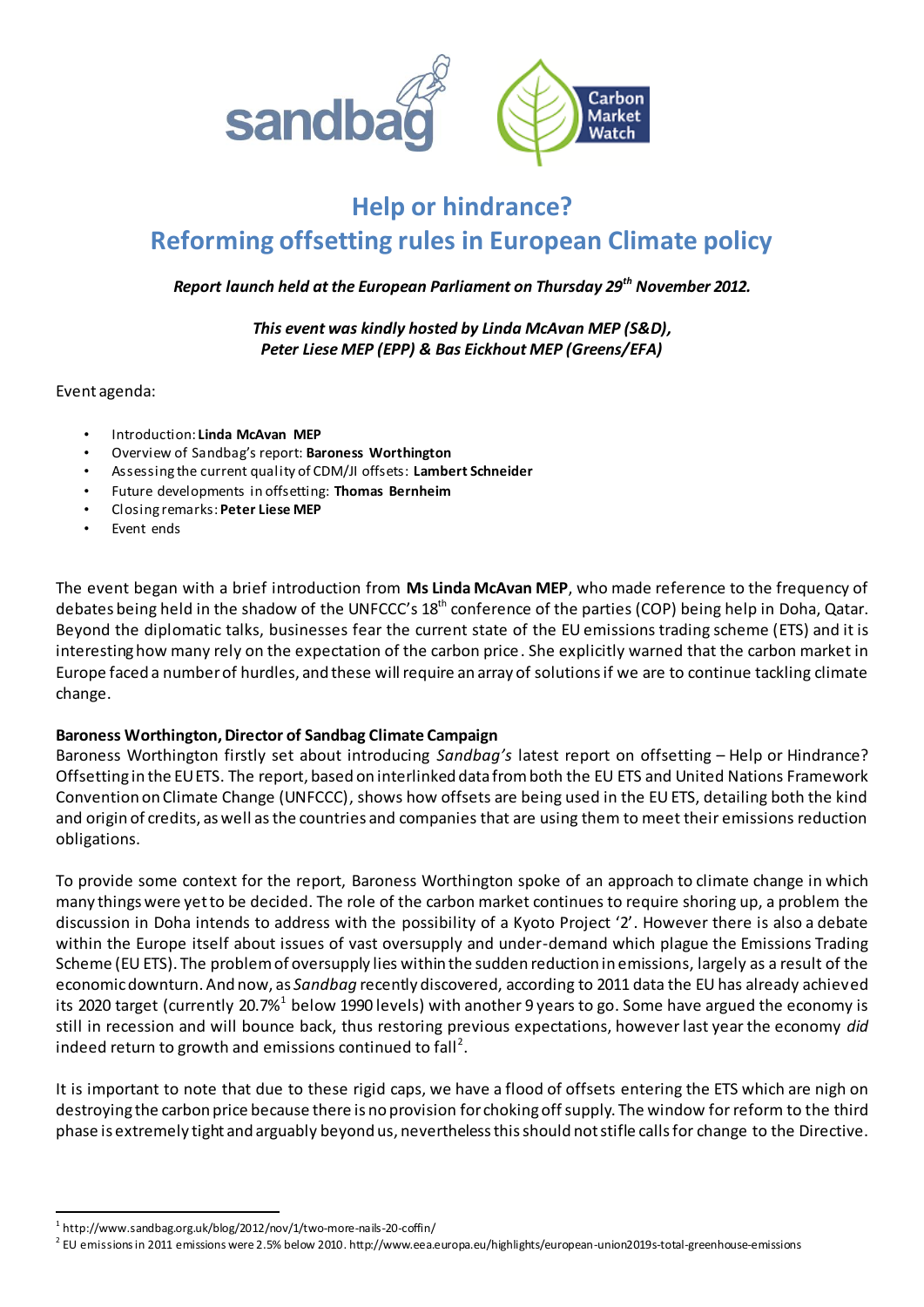The study also revealed there was absolutely no shortage of emissions abatement. To date some 5,000 CDM projects have been registered, representing 7.6bn CERs (Certified Emission Reductions) in the pipeline up to 2020. The EU ETS has an offsetting budget of 1.6bn credits. Already 555m of these have been surrendered, leaving EU demand at roughly 1bn. The result of all these credits chasing such little demand is low prices. Furthermore, the EU banning of industrial gas credits has driven a rush to offload credits which will no longer be eligible for use in the scheme as of the  $1<sup>st</sup>$  May 2012.

The EU ETS Directive stipulates that offsetting should be supplemental to our own domestic action, but as it stands offsets are replacing domestic action, at a time when there is a large over supply of EU allowances (EUAs). This begs the question whether we need these additional measures at all. Coupled with the fact that offsetting levels are calculated on the basis of allowance allocation, rather than the variance in actual emissions, we are left with a broken system. It may create a guaranteed market for the project developer, but for Europe, itmeans that offsetting fails as a price containment mechanism. There is also the issue of 'genuine' additionality of credits from the likes of hydro and coal fire projects, with the latter defying basic common-sense regardless of volume. Offsetting is at best a zero sum game, but if non-additional credits are used there is a real danger it becomes a negative for the environmental integrity of the EU ETS.

Baroness Worthington concluded with a call to increase ambition in the EU ETS at a time when the carbon price makes it so inexpensive. *Sandbag's* report lays out five key recommendations, with an aim to restore balance and faith in a grossly misregulated system.

## **Lambert Schneider, Carbon Market Expert**

Speaking in a personal capacity, Mr Schneider sought to grant a research perspective on the quality of CDM and JI offsets. The initial worry goes back to the price of offsets, having seen a 90% drop in what is now effectively a "dead market". This crash can be attributed to two simple explanations: lack of demand and oversupply. The consequences look to include a lack of project development in what will become a highly unattractive venture for business. Low prices equate to 'business-as-usual' emissions as opposed to 'additional' emission reduction – the CDM will provide so little income it will fail to impact profitability. As a result the quality of the CDM project portfolio may decrease, with some projects ceasing operation altogether.

Mr Schneider went on to specifically address the quality of CDM offsets, of which there were four factors: additionality, over/under-crediting, sustainable development benefits and windfall profits. Additionality appeared to attract most criticism due to development in its application ranging from slow to non-existent. Rules continue to remain subjective, with too much ease in manipulation of investment analyses to assume future prices.

Substantial reforms have been demanded of the CDM via the CDM Policy Dialogue, whose recent recommendations remain pertinent to the task ahead. Most important is to standardise additionality tests with more objective ways to test the feasibility of projects. Other areas to consider are increased sustainability benefits, a rethink over government arrangements, better access to underrepresented regions (i.e. LDCs), improved stakeholders interactions as well as enhanced mitigation impacts. The latter could move CDMs beyond the offsetting mechanism it currently provides. The JI offsetting mechanism has had its own problems, largely born out of a small number of 'Track 1' countries (i.e. Russia, Ukraine) exchanging a surplus of AAUs (Assigned Amount Units) classed as "hot air" for JI project credits.

Mr Schneider focused on a number of key areas the CDM should look to be heading in. Calls for reform should be heeded, particularly regarding improvements to the methodology for HFC-23 abatement, as well as sustainability tools. That said, there has still been insufficient action on additionality and governance. The period 2013-2020 brings high integrity risks for specific project types (i.e. power generation, waste heat recovery) but more importantly, the CDM as a whole needs to avoid overlap with new, emerging ETSs from countries such as China or risk 'doublecounting' offsets. Limiting purchase to high quality project types would be ideal but not particularly straight forward – this would require careful analysis, time to implement as well as a definition behind 'high quality'.

### **Thomas Bernheim, Policy Officer for DG CLIMA at the European Commission**

After providing an initial overview of the current EU ETS regulatory framework, Mr Bernheim echoed comments made by previous speakers regarding the crisis of supply and demand within the EU ETS. This stems from the relative irrelevance of the applied instruments, which were originally created with a much broaderinternational appeal. The Commission's recent carbon market report proposed six options for strengthening the EU ETS, one of which